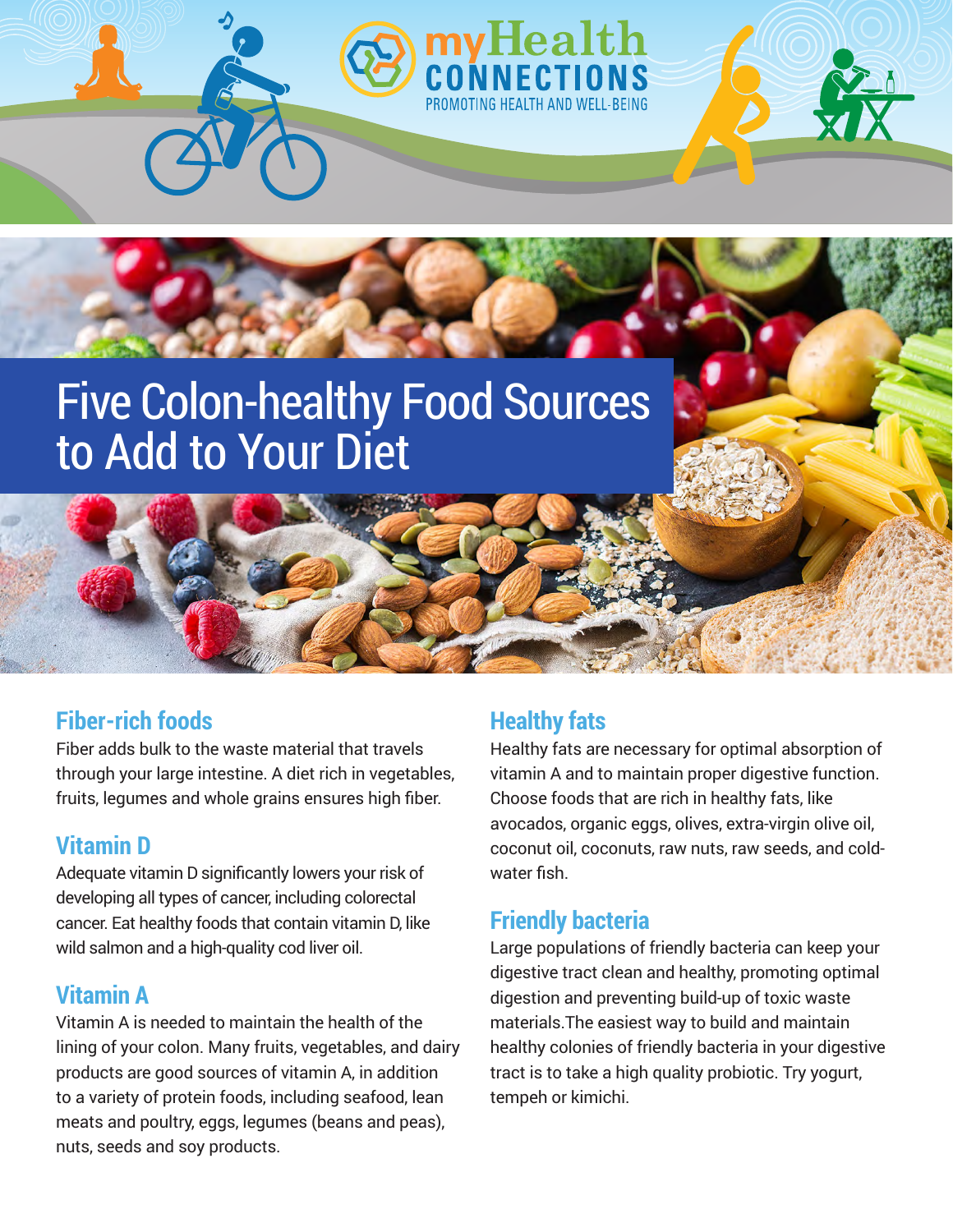# Basic Ingredients for a Healthy Kitchen

Maintaining a healthy diet can be very beneficial in reducing your colorectal cancer risk. As you integrate more colon-healthy foods into your routine, be sure to stock your kitchen with the basic essentials as well to make healthy meals at home.



#### **Protein**

- **Eggs**
- Beans: Black, pinto, kidney, chickpeas, lentils
- Meats: Chicken breast, ground turkey breast
- Fish: Red snapper, salmon, cod, flounder, sole, canned tuna, salmon, minced clams
- Almond milk and soy milk

### **Vegetables and fruits**

- Fresh vegetables and fruits
- Frozen chopped onions and chopped green, red or yellow pepper

### **Dairy**

- Low-fat milk, non-fat milk, or no-fat evaporated milk
- Yogurt (without added sugar)
- Reduced-fat cheeses: Cheddar, Mozzarella, Swiss, Monterey Jack, Cottage, Parmesan
- Reduced-fat sour cream and cream cheese

#### **Grains**

- Rice: Brown, long-grain rice mixes
- Whole-grain foods: Oatmeal, buckwheat, millet, popcorn
- Breads: 100 percent whole-grain breads, dinner rolls, English muffins, bagels
- Whole-wheat and corn tortillas
- Pasta: Whole-wheat spaghetti, fettuccini, penne, bowtie, ramen noodles
- Other good grains: Couscous, orzo, cornmeal, whole-wheat crackers, breadsticks, bread crumbs

### **Extra flavor**

- Your favorite herbs and spices
- Minced garlic
- Oils: Olive, canola, peanut
- Salad dressings with olive oil or reduced-fat
- Vinegars: Cider, red and white wine, balsamic
- Sauces: Worcestershire, soy, teriyaki, chili, pasta, and pizza (little to no added sugar)
- Ketchup and mustard (spicy and Dijon)
- Soups: Canned broth, bouillon and dried soup mixes (choose lower sodium and broth-based instead of cream-based)
- Sparkling water